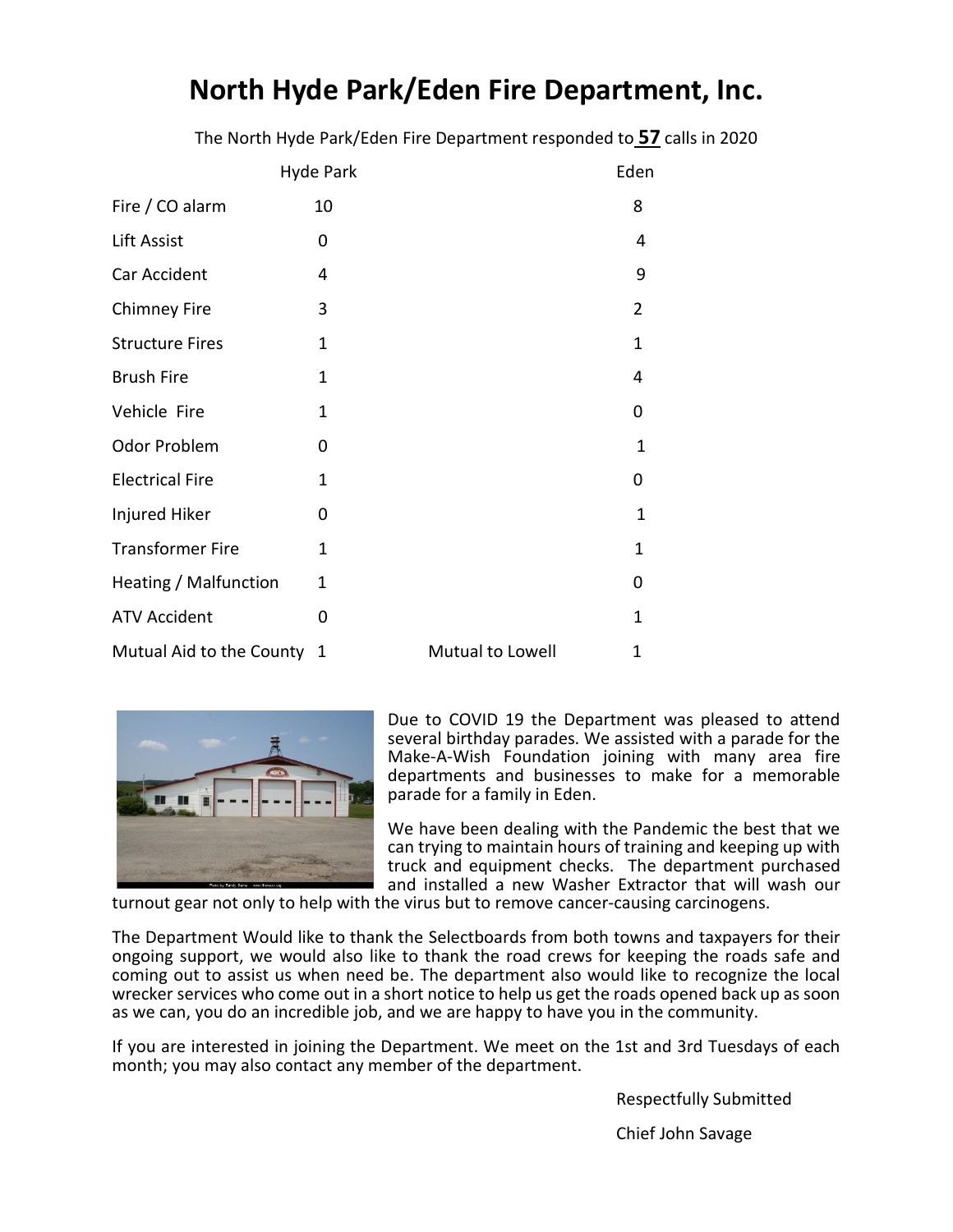# **North Hyde Park/Eden Fire Department, Inc.**

## **Roster**

| Name                   | <b>Position/ *FF1 Certified</b><br><b>Years of Service</b> |                         |
|------------------------|------------------------------------------------------------|-------------------------|
|                        |                                                            |                         |
| John Savage            | 39                                                         | Chief*                  |
| <b>Brent Lanpher</b>   | 29                                                         | Assistant Chief*        |
| <b>Scott Audet</b>     | 31                                                         | Captain*                |
| Marvin Whitcomb        | 20                                                         | Captain / Treasurer*    |
| <b>Ethan Griggs</b>    | 9                                                          | Lieutenant*             |
| Dakota Aither          | $\overline{3}$                                             | Lieutenant              |
| Roger Audet            | 51                                                         | Firefighter             |
| <b>Eric Aither</b>     | 46                                                         | Firefighter             |
| Gary Wright            | 27                                                         | Firefighter             |
| <b>Quint Bapp</b>      | 22                                                         | Firefighter*            |
| Justin Gillen          | 10                                                         | Firefighter*            |
| Kyle Hoadley           | 7                                                          | Firefighter             |
| Jakob Boyer            | 3                                                          | Firefighter             |
| <b>Ben Collier</b>     | 3                                                          | Firefighter*            |
| Adam Degree            | $\overline{3}$                                             | Firefighter             |
| Zack Degree            | 3                                                          | Firefighter             |
| <b>Stewart Guyette</b> | 3                                                          | Fire fighter            |
| <b>Matthew Hill</b>    | 3                                                          | Firefighter             |
| Mariah Ingalls         | $\overline{3}$                                             | Firefighter / Secretary |
| Rebecca Ferland        | 1                                                          | Firefighter             |
| Jordan Rowell          | $\overline{1}$                                             | Firefighter             |
| Ryan Whitney           | $\overline{1}$                                             | Firefighter             |

### **Honorary Members .**

| FF          | <b>Robert Parsons</b> |
|-------------|-----------------------|
| Captain     | Delano Heath          |
| FF          | Dennis Heath          |
| FF          | Paul Dumas            |
| Asst. Chief | Gary Lanpher          |
| FF          | <b>Brian Jones</b>    |
| FF          | Wade Larose           |
| Chief       | Dexter Stewart        |
| Captain     | Larry Draper          |
| Chief       | Marvin Locke          |
| FF          | Gary Larose           |
| ١T          | Kevin Jones           |
| FF          | Rodney                |
|             |                       |



#### **1997/2008 International 1500 gal. 2004 International 4400/E-One 1250/1000 gal.**



#### **2012 International Terra Star/Valley Fire Rescue**

Burns **2019 Freightliner M2-112 1500/1000 gal.**